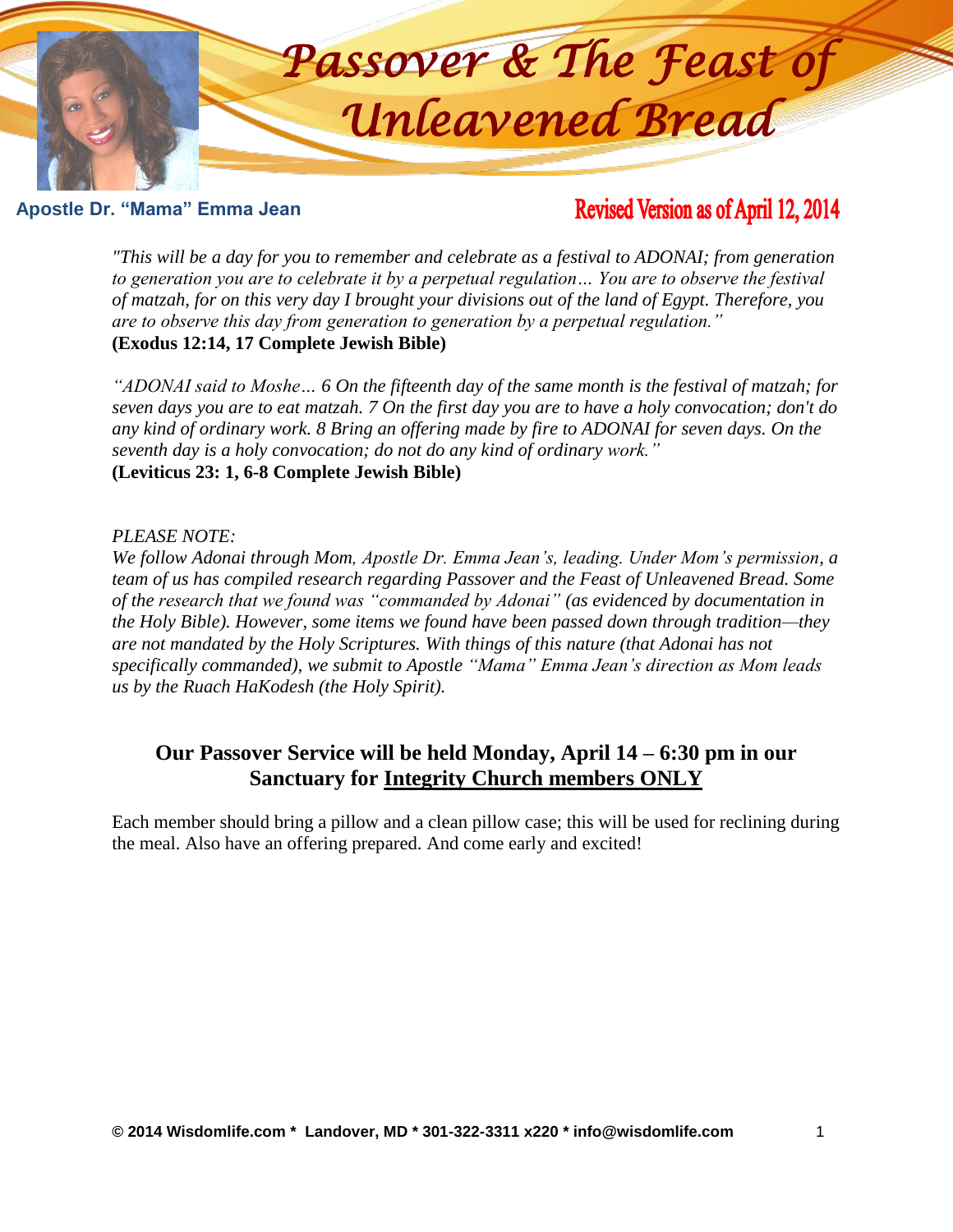#### **What is Leaven?**

•Leaven

•(Noun)

• A substance (such as yeast) used to produce fermentation in dough or a liquid; especially: SOURDOUGH)

• A material (such as baking powder) used to produce a gas that lightens dough or batter.

#### • (Verb)

- To add a rising agent to.
- To cause to rise, especially by fermentation.
- To pervade with a lightening, enlivening, or modifying influence.

#### • Synonyms

• Yeast - ferment - leavening - sourdough - barm

#### **What are products that Leaven?**

• Yeast, baking powder, baking soda, sodium bicarbonate, autolyzed yeast, or yeast extract.

• Egg Whites: While eggs are not considered leavening agents, the egg whites, when beaten, can leaven by expansion of the air and by steam when heated. They are the only leavening in many angel food cakes.

#### **What is Yeast?**

Yeast is a yellowish surface froth or sediment that occurs especially in saccharine liquids (such as fruit juices) in which it promotes alcoholic fermentation, consists largely of cells of a fungus (as the saccharomyces, Saccharomyces cerevisiae), and is used especially in the making of alcoholic liquors and as a leaven in baking.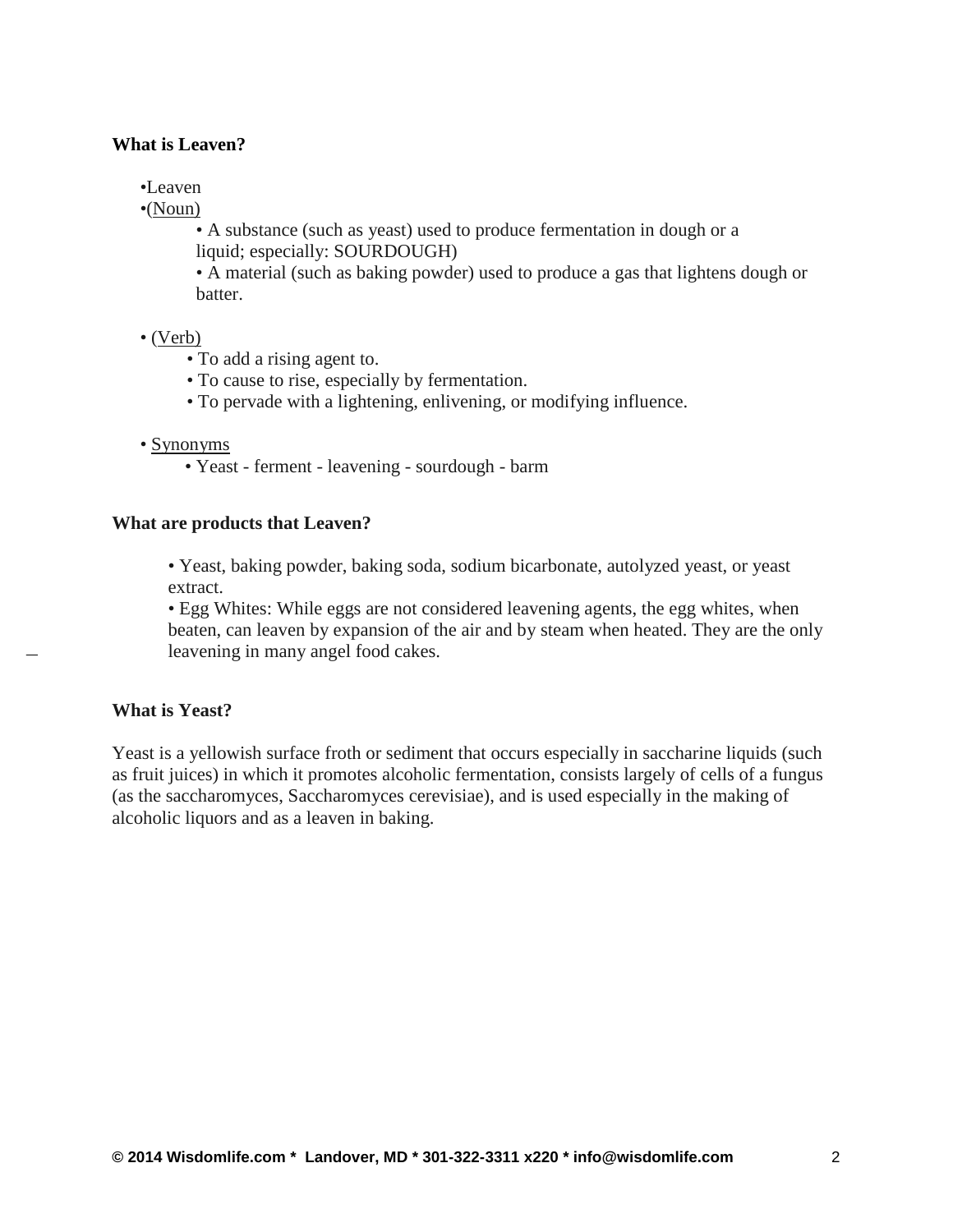Preparing for Passover and the Feast of Unleavened Bread

## **LET'S GET THE LEAVEN OUT!**

We can eat leavened products up until **1:44PM** (6 hours before sundown) before the Passover Seder on Monday, April 14, 2014. This allows time for the leavened products to be cleansed out of your system by the time the Seder starts. All leavened items that need to be removed from your home **MUST** be completed by **1:44PM**. On the evening of Sunday, April 13, 2014, it is recommended to do a final inspection in your house for any leavened products.

You may purchase leavened products again beginning Tuesday, April 22, 2014 after sundown.

Please remember to clear your home, car, and office (desk or workspace) of all leavened items. If there is leaven in the building you work in, it is okay as long as the leaven is not in your possession, on your desk, or in your personal workspace.

- Passover begins sundown on Monday, April 14, 2014.
- The Feast of Unleavened Bread begins sundown on Tuesday, April 15, 2014 and ends sundown on Tuesday, April 22, 2014.

## **What Do I Do with the Leavened Food I am Removing?**

You can give your leavened food away to someone who does not observe the Feast of Unleavened Bread. You can also give it to a Food Bank, homeless shelter, or any other place that (as long as they do not observe the Feast). You can also sell your items. If you sell your item, you may store them in your home or take them somewhere else. In order for the items to be considered "sold" there must be a transaction made prior to the being of the Feast. If stored in your home, all items must be locked or sealed up in a secure area. You may not reopen this area until after the Feast is completed; however the person you sold it to may come to retrieve it at any time.

## **Chametz-Free (Leaven-Free) Clothing for Passover**

Traditionally, it is required to have your clothing leaven-free for Passover dinner. This means that leaven should not have touched the clothes you wear to the Passover table. You can ensure that leaven has not touched your clothes by washing them, wearing new clothes, or having them dry-cleaned before coming to dinner.

## **What if some members in my home do not observe Passover and the Feast of Unleavened Bread?**

If you live with someone who does not observe Passover and the Feast of Unleavened Bread, you can ensure that all of the items in your possession do not have leaven (your bedroom/your side of the room, your purse, etc.) You would also need to set aside clean, unopened plates and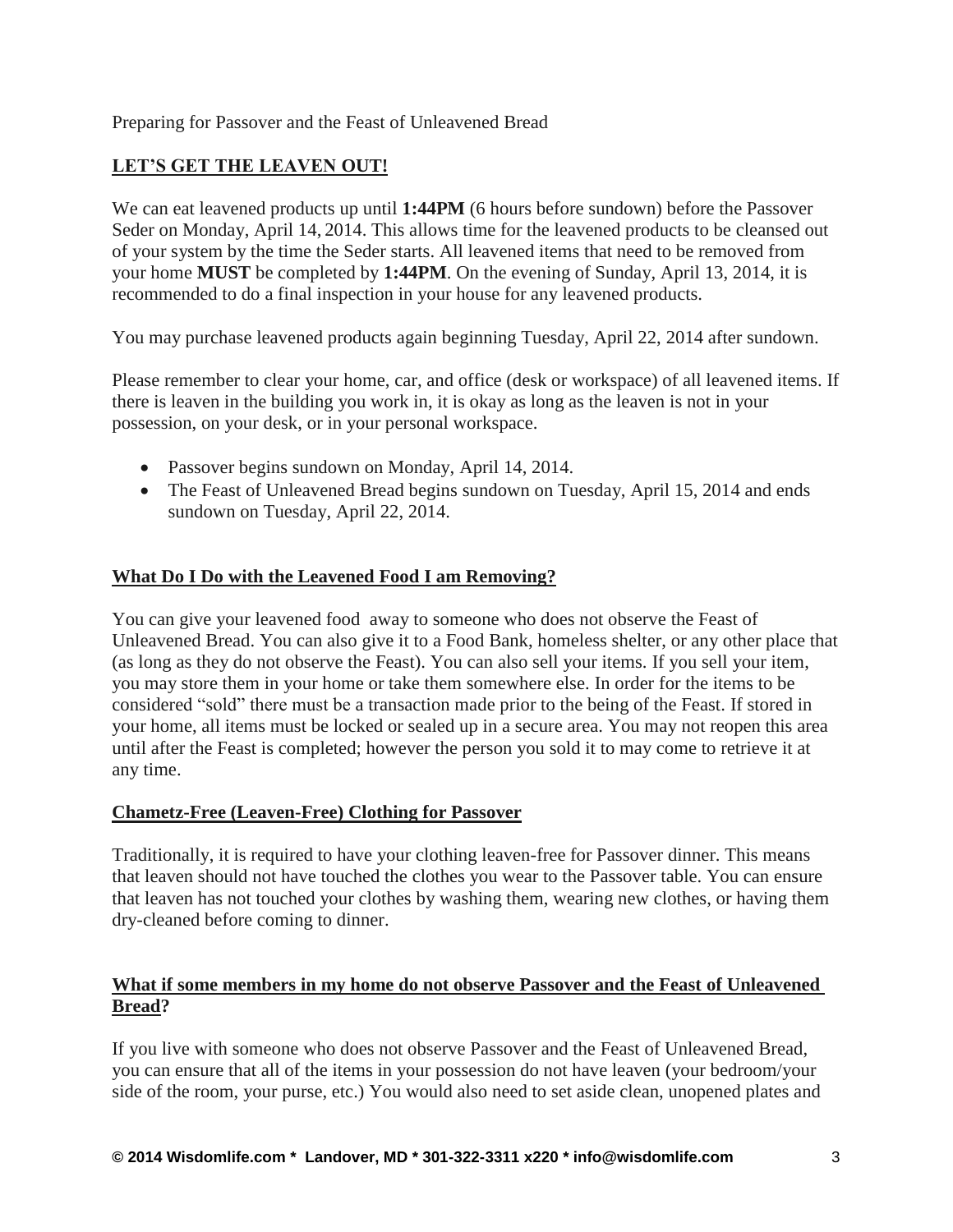cutlery and appliances. (Plastic ware is acceptable as long as it has not been open or used before.)

## **Can I keep products that leaven? (Baking soda, yeast, etc.)**

Products that leaven such as baking powder, baking soda, yeast, and *egg whites* are not considered "active" until a liquid such as water, milk, or an acid is added to them. Therefore, having these items in your house is allowed when they are inactive – nothing has been added to it.

## **The Five Forbidden Grains**

The grains that are forbidden during Passover and the Feast of Unleavened Bread are as follows: wheat, rye, barley, oat, and spelt flour (and their derivatives which include durum, semolina, bread wheat, emmer, einkorn, etc.). Yeast should be removed if it's derived from one of these grains.

1. **Wheat** - a cereal grain that yields a fine white flour used chiefly in breads,

baked goods (as cakes and crackers), and pastas (as macaroni or spaghetti)

2. **Barley** - a cereal grass; its seeds are used especially in malt beverages,

breakfast foods, soups, and stock feeds

3. **Rye** - a cereal grain that looks like wheat but is longer, more slender and varies in color from yellowish brown to grayish green. It is generally available in its whole or cracked grain form or as flour or flakes that look similar to oldfashioned oats.

4. **Oats** - a species of cereal grain grown for its seed, usually consumed

as oatmeal and rolled oats

5. **Spelt** (triticum spelta) - a delicious, ancient grain introduced from the Middle East about 9000 years ago. It is a hybrid of Emmer Wheat (triticum dicoccoides) and Goat Grass (Aegilops geniculata) and has a distinctive, nutty flavour.

## *Why are these grains forbidden?*

*These grains are forbidden because when they come into contact with water, they become chametz ("leaven"), which is not allowed to be touched or consumed during the Passover (Pesach) festival.*

*The exception to this is the unleavened bread known as Matzo in Hebrew. Matzo represents the unleavened bread the Hebrews made when fleeing Egypt. It must be made with one of the aforementioned ingredients in order to duplicate the recipe that was used during the time of the Exodus.*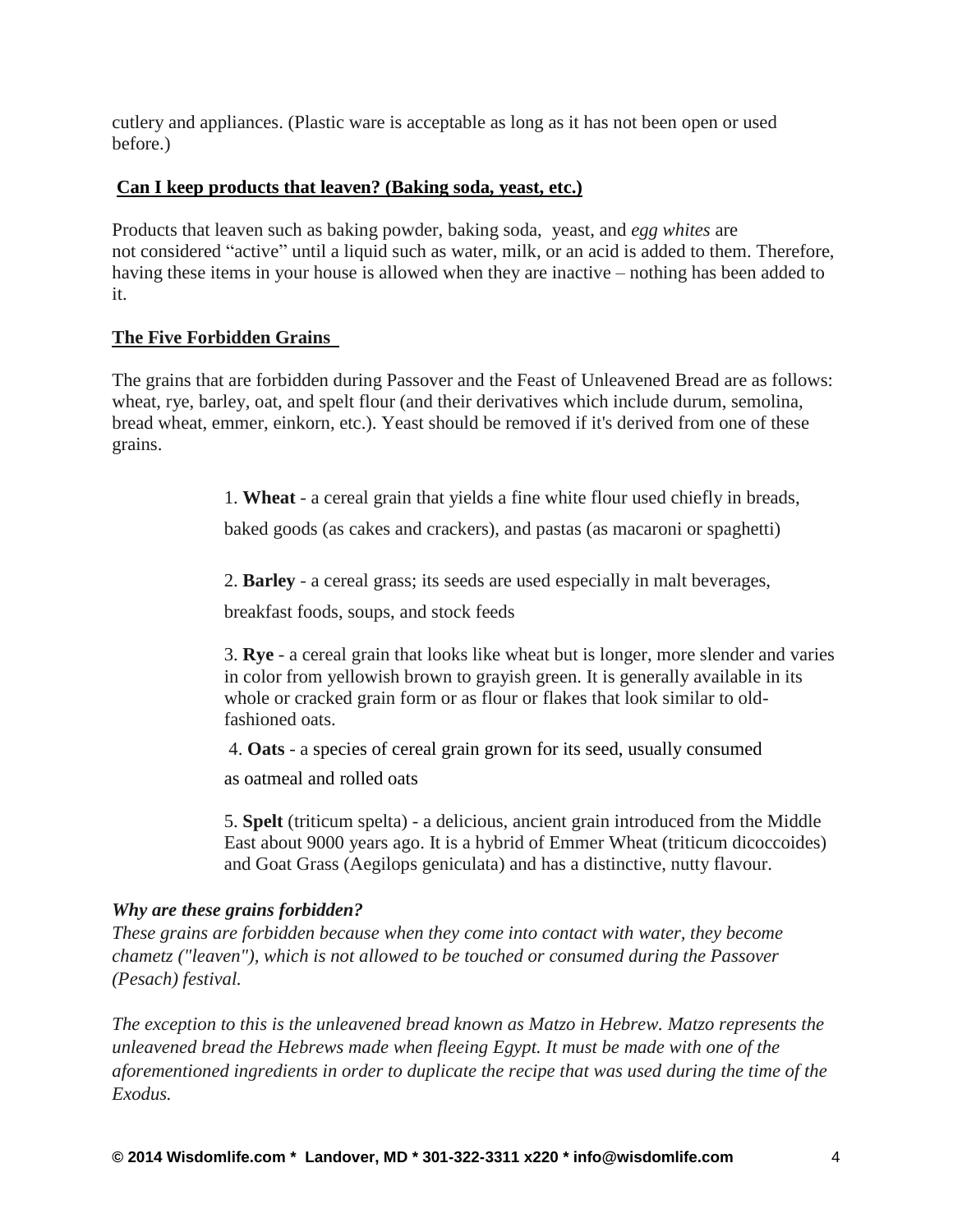## **Leavened Food Items**

Remember to check the labels on all of the food items in your home for leavening agents, including:

- Cereals, Cereal Bars, Granola Bars
- Frozen Vegetables, Canned fruits, canned vegetables
- Deep-Fried Chicken, Anything battered, i.e., Onion Rings or Fish
- Canned Goods (check packaging for leavening agents)
- Crackers, Bread, Bagels, Sour Dough, Biscuits, Pretzels, etc.
- Pastry Products muffins, cakes, pies, cookies, cones, wafers, etc.
- Seasoning
- Sauces & Condiments (including vinegar)
- Candy

# (*Please note, all of these items may not be leavened. It is important to check the packaging to verify if the product is leavened or unleavened.)*

## **Here are a few examples of how you can tell what items are leavened.**

- Apple juice may contain VINEGAR, ENZYMES, or CLARIFYING AGENTS.
- Applesauce may contain CORN SYRUP, corn SUGAR, or corn DEXTROSE.
- ASCORBIC ACID is usually fermented CORN STARCH.
- BEER is leavened BARLEY HOPS and BREWER'S YEAST.
- Cheeses can contain STABILIZERS, corn SUGAR, COAGULATING AGENTS, MICROBIAL RENNET from real chametz, and corn DEXTROSE and CULTURES.
- Dried fruits may be iodized with FLOUR, corn DEXTROSE (dietetic may contain grape juice), or CORN SYRUP. May be dried in chametz ovens using CORN or PEANUT OIL.
- Honey can contain CORN SYRUP and COLORING.
- Ketchup may have STABILIZERS, OIL, corn DEXTROSE, VINEGAR (real chametz) or FLAVORINGS.
- Lactaid, in both caplets and drop form, contains a LACTASE ENZYME that should be considered chametz.
- Milk chocolate may contain MALT (chametz) and GLUCOSE.
- Mayonnaise may contain MSG from HYDROLYZED PROTEIN, OIL, FLAVORINGS, SWEETENERS and VINEGAR.
- Play Dough is considered EDIBLE WHEAT (chametz).
- Roach Poison (Combat brand) contains edible chametz BAIT.
- Salads (in bags) may contain CITRIC ACID.
- Salt often contains corn DEXTROSE and POLYSORBATE, especially when IODIZED.
- Soaps or detergents may contain ACETYL ALCOHOL or GRAIN
- ALCOHOL.
- Sugar can contain CORN STARCH, WHEAT STARCH, CULTURES or YEAST.
- Tonic Water can contain CORN SYRUP.
- Vanilla Extract may contain CORN SYRUP and ALCOHOL.
- Vegetables (frozen) may be processed on the SAME EQUIPMENT as PASTA.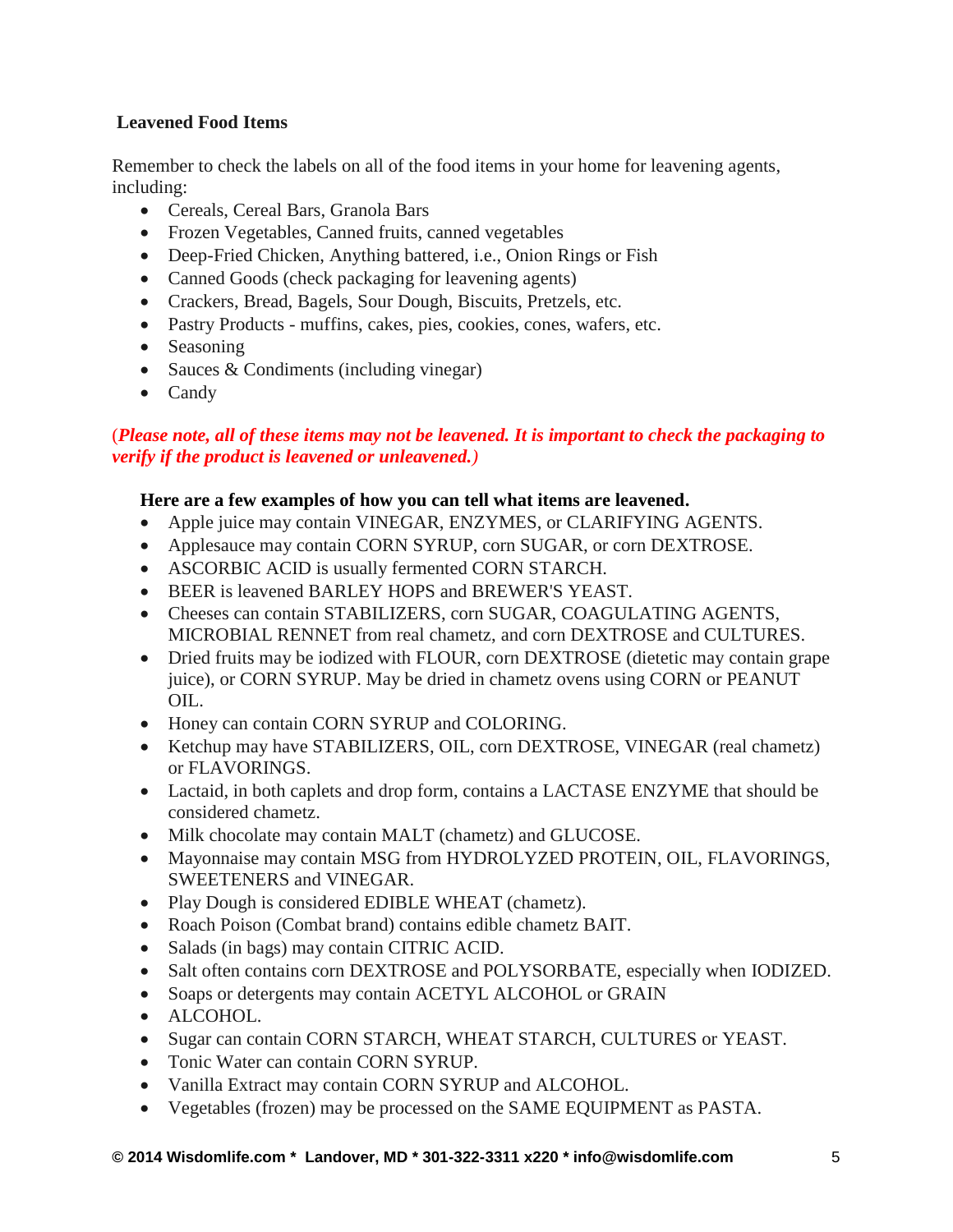- Vinegar may contain YEAST that is chametz.
- Vitamins may contain YEAST, STARCH, corn DEXTROSE, or WHEAT.
- YOGURT and KEFIR contain live CULTURES.

## *(Remember, to check the ingredients on the label because it may not apply to all items)* **These items usually have leaven, but you can always check the labels to be sure:**

- Chocolate
- Buttermilk
- Canned and frozen fruit juices
- Ketchup, Mustard, Relish, BBO Sauce & Soy Sauce
- Cider
- Citric Acid
- Coffee (the coffee is okay to stay in your home if it is not mixed with water)
- Cream Cheese, Cheese Straws
- Dates
- Engevita
- $\bullet$  Figs
- Grapes and Grape Juice
- Horseradish
- Malt beverages
- Mincemeat
- MSG (often extracted from autolyzed yeast extract or from wheat)
- Olives
- Pickles
- Powdered Milk
- Prunes
- Raisins
- Salad Dressing
- Sour Cream
- Steak Sauce
- Tea (as with coffee, if water has not been added to it, it is okay)
- Vinegar
- Vitamin B supplements (depending on the source of the vitamin B)
- Worcestershire sauce
- Yeast Extract (Bovril, Cenovis, Marmite, Oxo, Promite, Vegemite)
- Corn Dogs; Cheese Puffs;
- Pies: Cookies:
- Ice Cream Cones and Wafers; (some)
- Ice Cream with added Cookies:
- Pancakes; Waffles; Puff Pastry; Graham Crackers;
- Bread Crumbs; Croutons; Flour Tortillas; Burritos; Soft Tacos;
- Kit Kat; Wafer Biscuits; (some) Candy; (some) Candy Bars;
- Chinese Orange Chicken, Breaded Chicken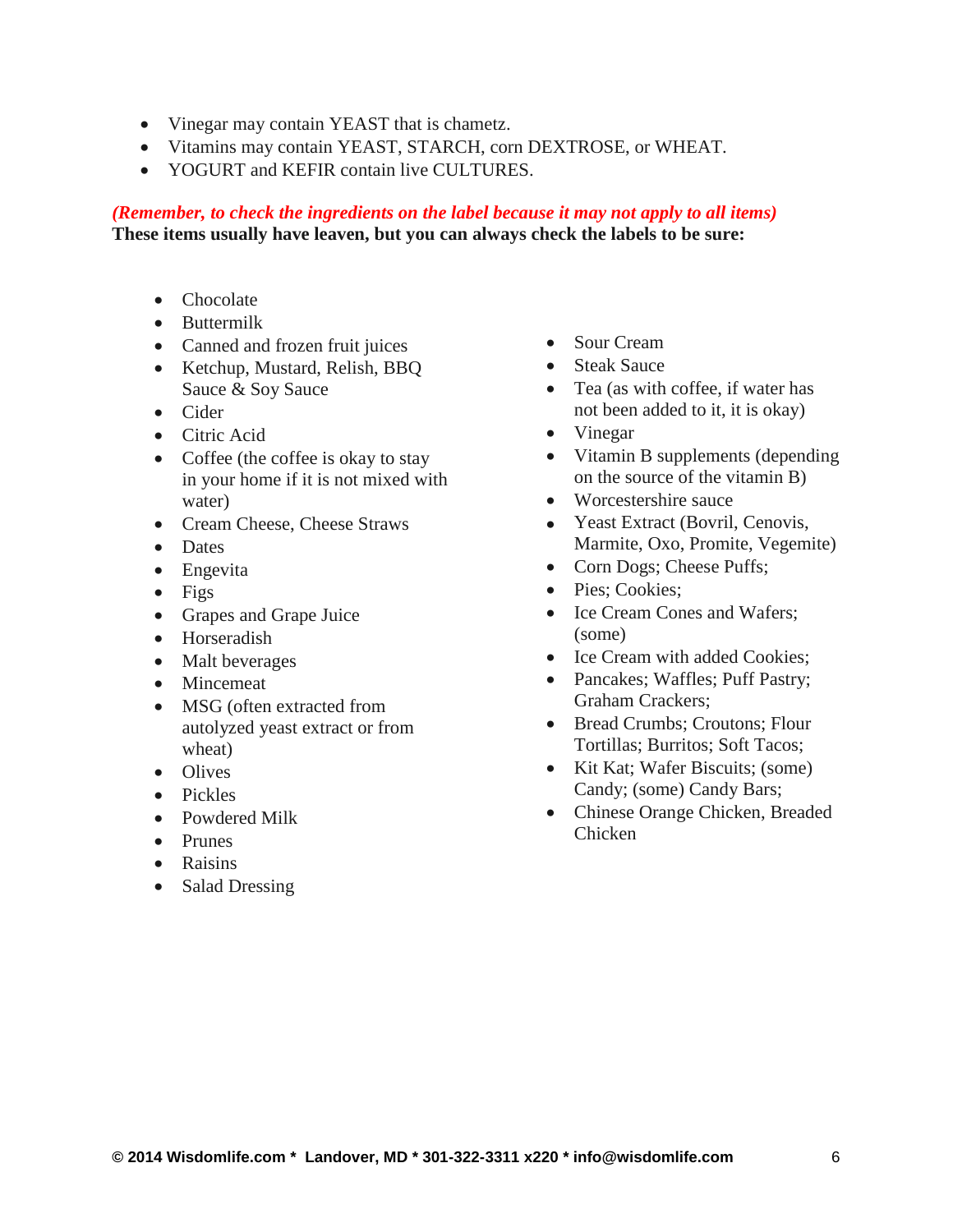While these foods may be leavened there are occasions when their preparation may make them unleavened. Again, it all boils down to the ingredients and how the product is made. Please always check the labels to be certain. You can search the gluten-free and kosher aisles for approved foods for the Feast of Unleavened Bread.

\*\*\*Any food whether *frozen, canned, or packaged* that contains leavening agents or the 5 forbidden grains should be out of the home.

## **EXCEPTIONS AND EXEMPTIONS:**

If babies, the ill, or the elderly need to eat food or medications that contain leaven in them, they may do so. However, the utensils (plates and cutlery) that are used for the leavened food and medications are not to touch the unleavened items in the home. This way, the unleavened items stay kosher (clean) and untouched by leaven.

Unleavened Food

## Definition of Unleavened:

Unleavened is anything that is made without leavening. It has not had anything added to it to produce fermentation in any way.

#### What foods are unleavened?

Fresh, unprocessed fruits and vegetables are good, as are most meats, chocolate, and other grains such as corn, potatoes, soy, rice, etc. Some observers do not use any types of grain, to avoid confusion or the possibility of cross-contamination, just to be safe. Pectin is a fruit-based food agent that is also okay  $-$  it's found a lot in yogurt and candy

If a product is gluten-free, then it should not have any chametz (leaven) in it. People who have to live on a gluten-free diet can't eat those 5 grains as well. It's important to look at the ingredient label, as sometimes one of these grains may be used as an agent in food that normally wouldn't have it (such as ice cream).

Nuts are okay if they don't contain BHA, BHT or other ADDITIVES.

Most observers of the Feasts of the Lord won't eat anything that hasn't been certified as 'kosher for Passover' because of cross-contamination fears. Although the food itself may be fine, it could have minute amounts of chametz (leavened foods) in it or been processed in a plant that has chametz.

Although it is not required, should you desire to purchase kosher food ensure that your food has not been contaminated or made unclean.. You can identify kosher foods by one of these symbols on food labels. (Some labels will simply say "*Kosher*" on them).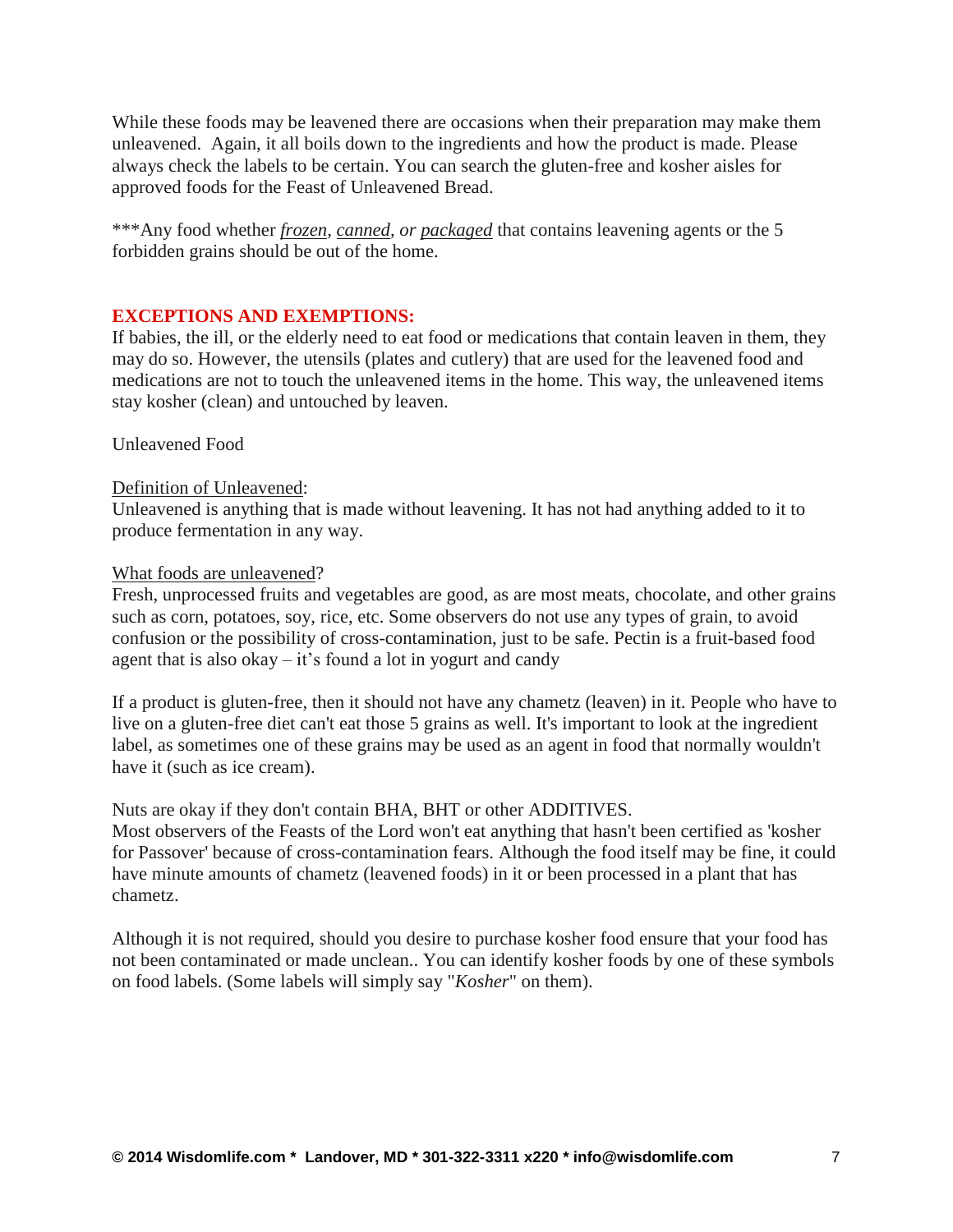





**Examples of "OU" (Kosher) Symbols**

Also, most grocery stores have a "Kosher" section. Any unleavened food from this section is acceptable for the Feast of Unleavened Bread.

**Non-Food items are permitted to keep during the Passover and the Feast of Unleavened**  Bread (For example: Deodorants, Detergent, Aluminum Foil, etc). You may keep things that are not put in the body.

| Category                | <b>Food Items</b>                                                                                                                                        |
|-------------------------|----------------------------------------------------------------------------------------------------------------------------------------------------------|
| <b>Fresh Fruits</b>     | Apples, oranges, tomatoes, watermelon, strawberries and pineapple.                                                                                       |
| <b>Baked Items</b>      | Gluten-free and flourless baked items that do not use yeast or other<br>leavening products.                                                              |
| Meats                   | Chicken and beef are unleavened as well as seafood items like fish<br>(sauces that accompany these meats or seafood can be where<br>leavening is hidden) |
| <b>Fresh Vegetables</b> | Broccoli, asparagus, celery, etc.                                                                                                                        |

Unleavened Foods / Foods we CAN keep and eat

**Examples of "OU" (Kosher) Symbols**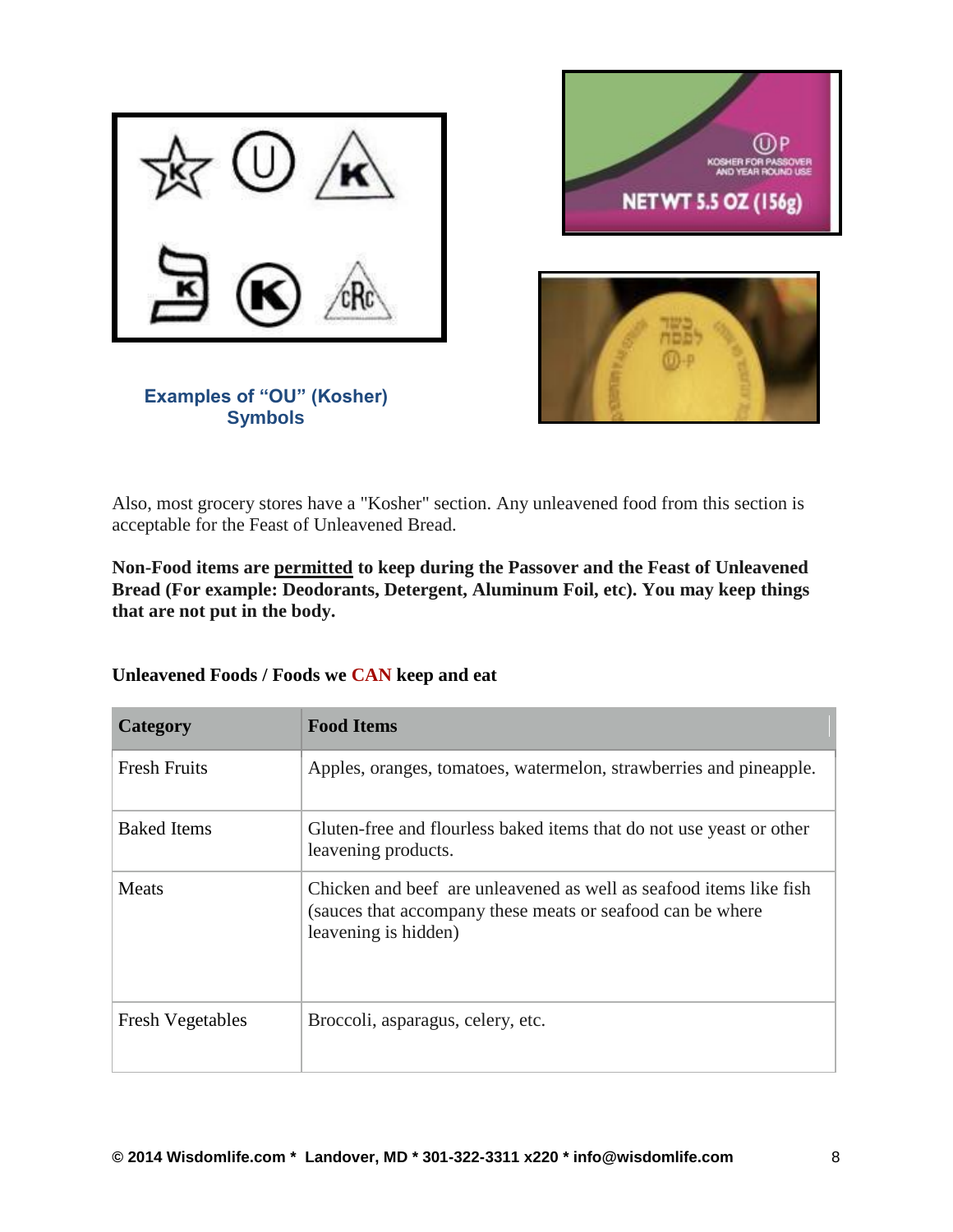| Category      | <b>Food Items</b>                                                   |
|---------------|---------------------------------------------------------------------|
| Dairy         | Butter, cream, cheese, milk (lower fats are better), yogurt (Plain) |
| Packaged Food | Packaged foods with the symbol "OU Kosher for Passover"             |
| Miscellaneous | 100% fruit juices, eggs, unflavored nuts, quinoa                    |

Questions to ask when we are unsure if an item is leavened or unleavened:

- 1. Does this item contain any of the 5 forbidden grains?
- 2. Does this item contain any leavening agents?
- 3. Does this item contain an "OU" symbol indicating its Kosher for Passover?
- 4. Is this item in its "inactive" state (such as baking soda/powder with nothing added to it)?

## *If the first two answers (1 and 2) are "no" and the second two answers (3 and 4) are "yes," then the food is most likely unleavened and appropriate to eat during the Feast of Unleavened Bread!*

## **How To Clean Your Home For Passover**

- Cleaning all possible locations where chametz might have been eaten or might be found in the house. This means searching for crumbs under the cushions of your sofa or stuffed chairs, in the pockets of your coats and pants, on closet floors, and so on. After a room is entirely cleaned and declared chametz-free, it is called "Pesachdik" and no further eating in that room is allowed until after Passover.
- Emptying and scrubing down the entire refrigerator to remove all traces of chametz. This includes washing out the freezer as well.
- "Kashering" your stove and oven. This involves a thorough scrubbing of the entire oven, stove top, and racks and then turning on the self-cleaning feature at the highest temperature. If you do not have a self cleaning oven, clean the inside of your oven and turn the oven up to its highest setting for 60 minutes.
- A microwave oven can be kashered by boiling a bowl of water inside it for more than 20 minutes. Once kashered it should not be used for 24 hours.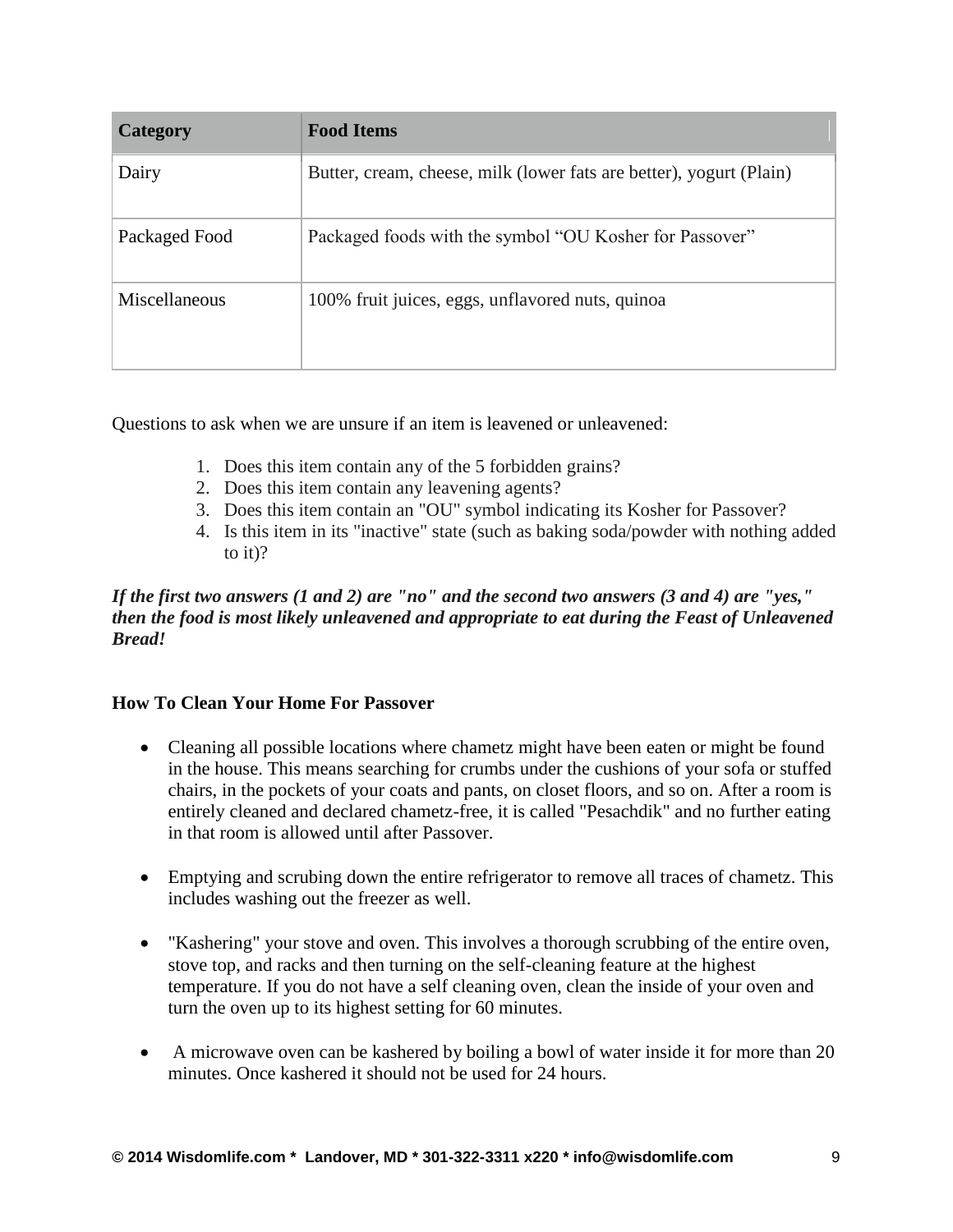- Putting away all dishes, silverware, pots, utensils, etc. that are normally used during the year. Only dishes, silverware, pots, utensils, etc. that are dedicated for Passover may be used during Passover Week. (You may use new plastic/paper goods). Metal & wood utensils may be put in boiling water (with a little soap) then put in cool water. Glassware, china, pottery may be thoroughly cleaned w/hot soapy water. Don't forget to include the blades and other parts of your blender, mixer, and the like.
- "Kashering" your dining room and kitchen tables by pouring boiling water over them and then thoroughly scrubbing them down with soap and water. After kashering, the tables are covered until Passover.
- Scouring the sink, counters, and all other appliances with boiling water.
- Scrubbing down the floors, windows, and all other parts of the house.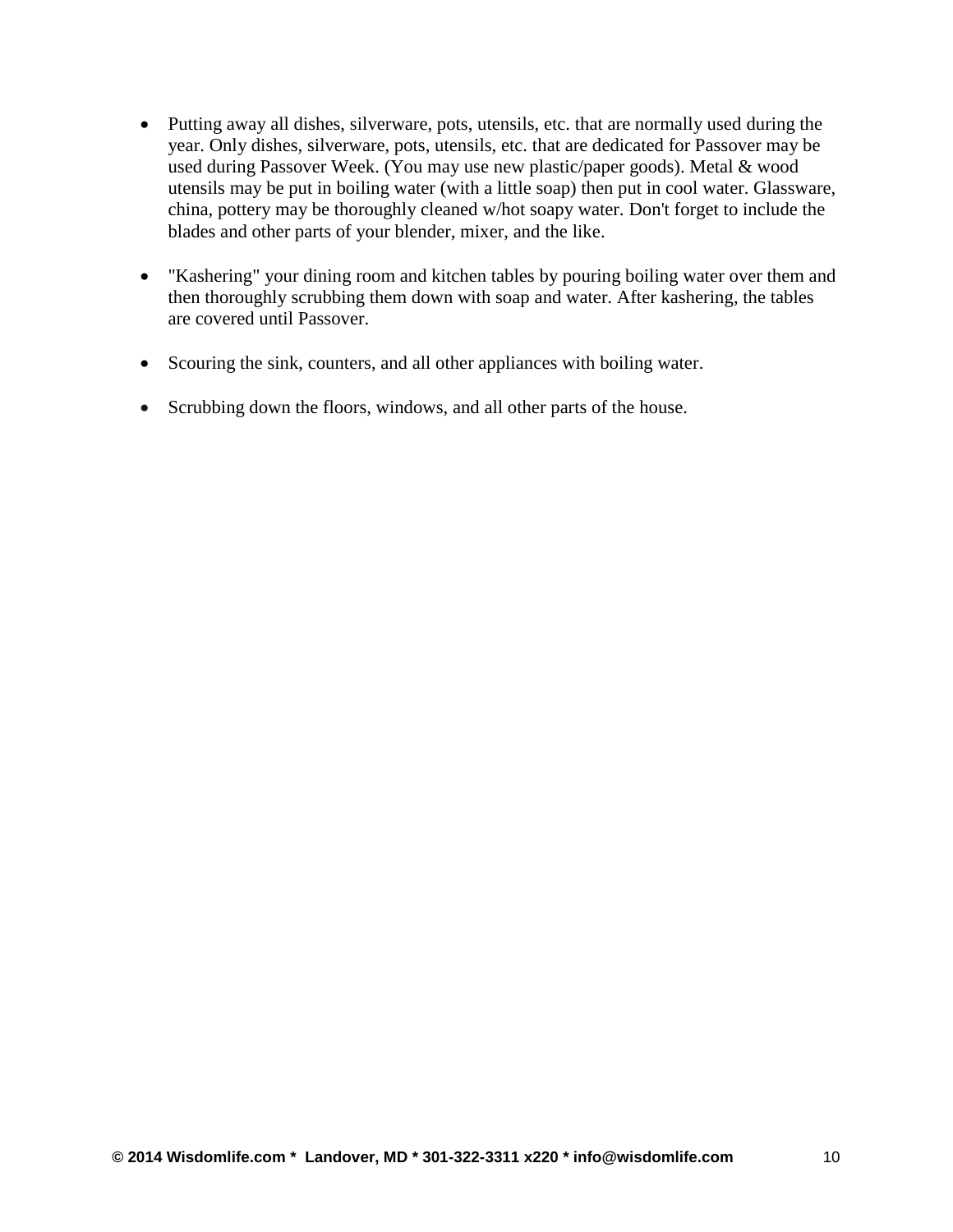#### **The Nullification Declaration**

Even as we ask Adonai for forgiveness of sins known and unknown, we also want to ask Adonai to forgive us for any leavened items that are in our home or possession that we do not know of. The following nullification declaration is normally stated after removing all leavened items from the home. It is said to denounce any ties to any leavened items that were not found.

Declare the following: **"In the Name of Yeshua, the Messiah, all things leaven in my possession that I know of have been removed, and for those leaven items unknown to me or not seen, we ask you Adonai to cause it to be null and void in my life and my household in Yeshua's Holy Name, Amen."**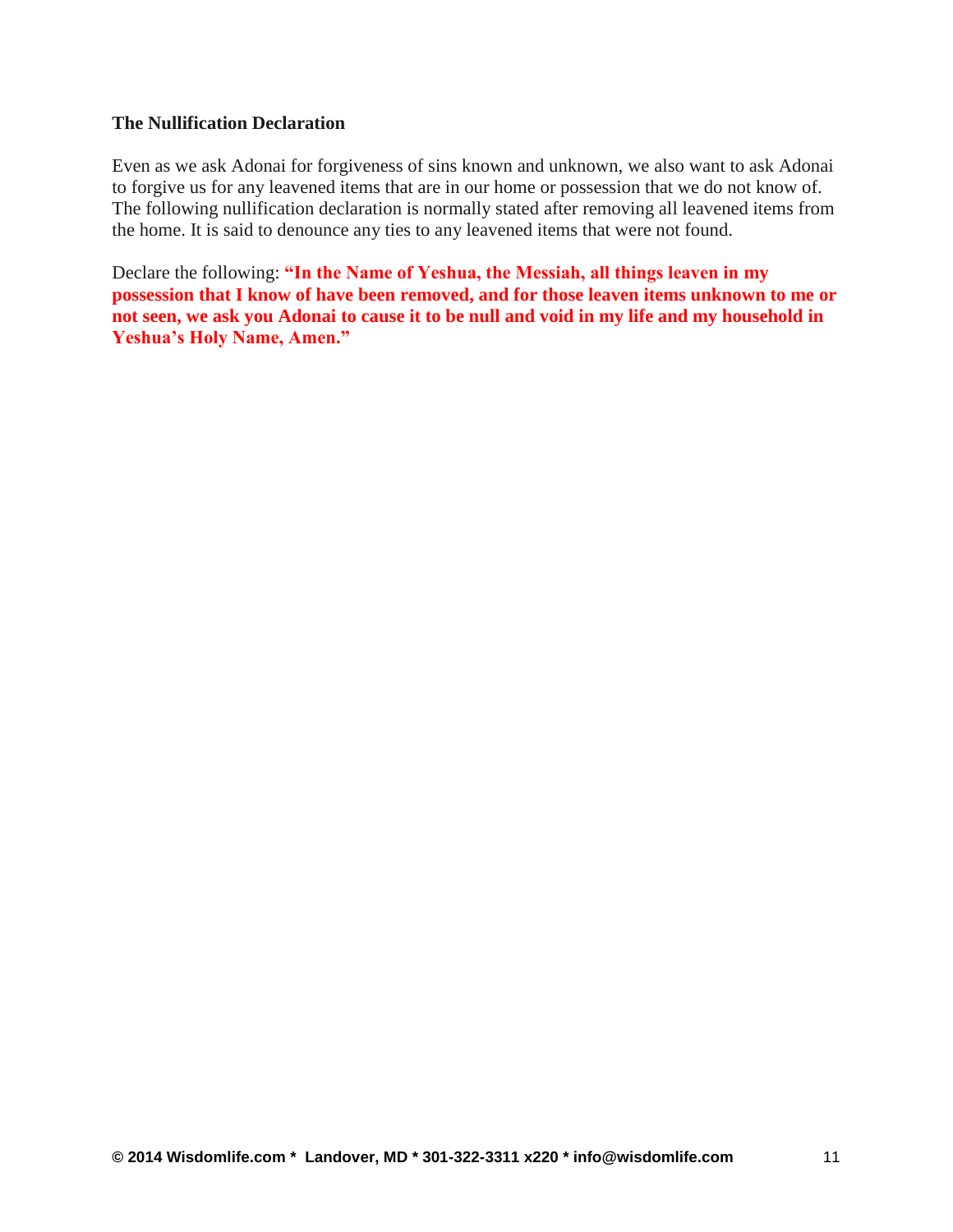## **Fast of the Firstborn (Ta'anit Bechorot):**

## What is it?

• The Fast of the Firstborn (Ta'anit Bechorot) is a fast done in commemoration of how Adonai spared the lives of the firstborn of the Israelites, while the firstborns of the Egyptians were killed. **It lasts from Sunrise on Monday, April 14 to Sundown (the start of Seder) on Monday, April 14.**

## Who fasts?

 Every firstborn child 13 years or older, whether they are male or female and whether the firstborn is that of the mother or of the father, must fast. If the firstborn child is younger than 13 years of age, the child is not required to fast, but they can if they would like. However, if they are not capable to do so, the father must fast for the child. In addition, if the father himself is the firstborn, then the mother would fast for their firstborn child. Nursing mothers and pregnant women can fast in some way that is appropriate to their condition. The fast only applies to the first living child, therefore if a mother was pregnant with a child, but it was lost, that would not be considered her/their firstborn child. The objective is that each household has a minimum of one person fasting, therefore if there is not a firstborn child within the household, the oldest person of age in the house would fast.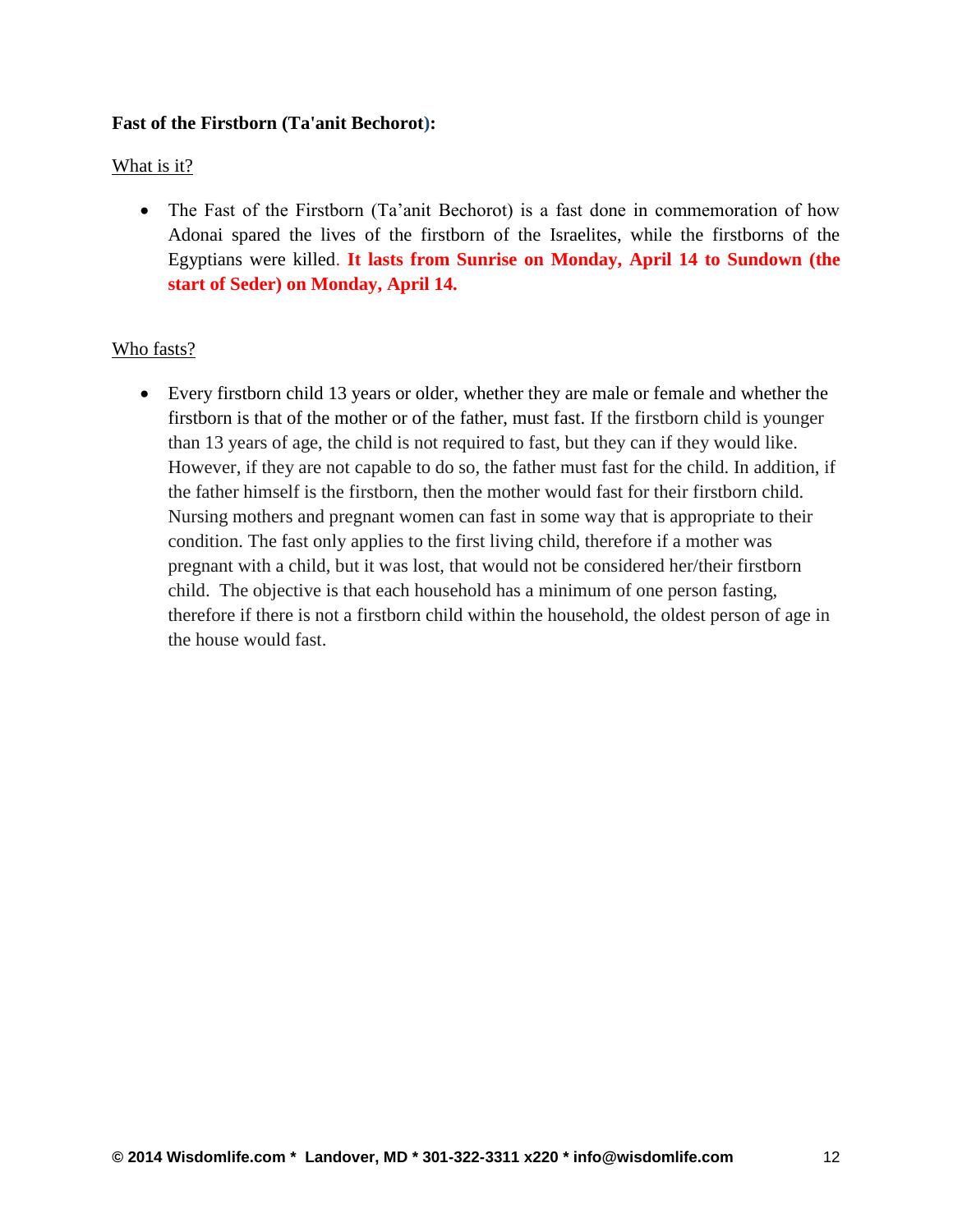# **Questions and Answers**

## **My dog food has gluten corn in it. My cat food may have something in it as well. Do they (my pets) have to participate?**

- Any foods that contain chametz are not allowed - that includes pet food. The other allowed grains (such as corn, rice, potatoes, almonds, soy, etc.) are fine. If you are unable to find pet food that qualifies, you may ask someone who does not observe the feast to take care of your pet during this time. However, you would need to either take your pet to that person or limit the areas your pet can move about so it won't contaminate the other areas of your home.

Other options include: you may purchase Kosher dog food, as well as feed your dog human food such as cooked rice with hamburger or chicken (unseasoned). Canned Tuna in water, for aquarium pets you can purchase dried worms etc from pet store. (Some flake foods do contain wheat etc)

## **If the oldest is 17 and he/she doesn't want to do the first born fast, do they have to?**

- If you are the oldest it is strongly recommended that you observe the Fast of the Firstborn, which holds great significance. The fast represents us giving Adonai praise for sparing the firstborn of the Israelites, therefore it is suggested that you pray and seek the Lord and ask him to speak to your heart as to what you should do. Also, under the leadership and direction of Apostle Dr. Emma Jean, it was shared that this fast is not as strict as other fasts; however you are to fast in a way that shows sacrifice and commitment to the Lord. Some examples would be fasting some of your favorite foods or beverages, etc.

## **Can we put Leavened Food items in a storage unit or in a non-observers' home during the Feast of Unleavened Bread and retrieve the items after the feasts?**

- You may give your food items to a non-observer or sell them. After the Feast, you may purchase them back from the non-observer, but they are under no obligation to sell them back to you. You can also sell the items to a non-observer but keep them in a locked cabinet or seal the area w/tape if you do not have a lock. The non-observer can come to get the items at any time (because it no longer belongs to you, but them). They are also under no obligation to give back or sell your items back to you. Just remember that we are not to *own* or *possess* any chametz during this time

## **What is the best way for children in boarding school or college to celebrate unleavened bread feast?**

- Those away in school would celebrate similarly to those who share a home with nonobservers (i.e. having separate plates, utensils, appliances, etc.). They are also welcome to get